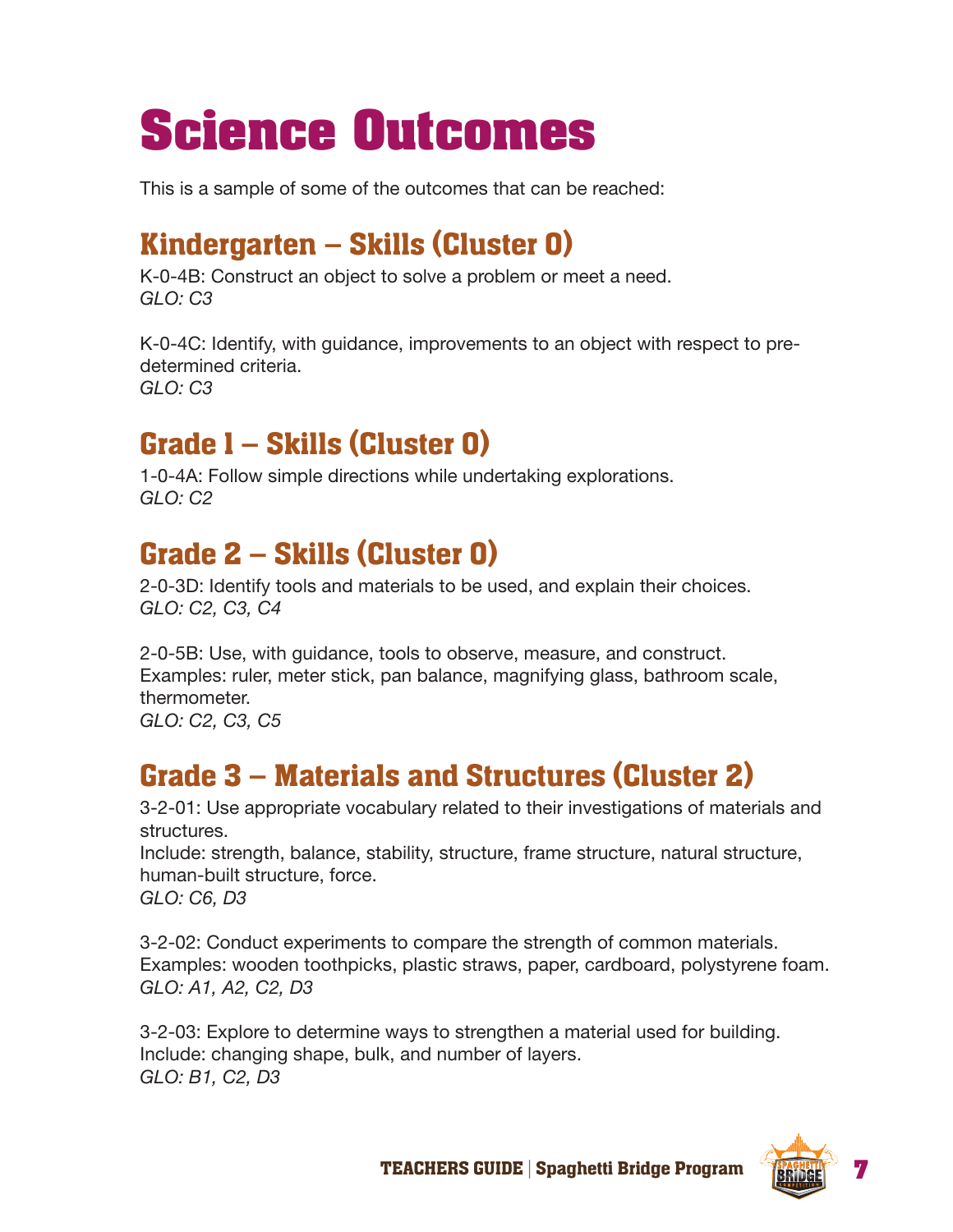3-0-1B: Make predictions based on observed patterns, collected data, or data provided from other sources. *GLO: A1, C2*

3-0-3A: Brainstorm, with the class, one or more methods of finding the answer to a given question and reach consensus on which method to implement. *GLO: C2, C7*

3-0-3B: Identify, with the class, variables that have an impact on an investigation. *GLO: A1, A2, C2, C7*

3-0-3C: Create, with the class, a plan to answer a given question. *GLO: C2, C7*

3-0-4A: Carry out a plan, and describe the steps followed. *GLO: C2*

3-0-5A: Make observations that are relevant to a specific question. *GLO: A1, A2, C2*

3-0-6C: Place materials and objects in a sequence or in groups using two or more attributes, and describe the system used. *GLO: C2, C3, C5*

3-0-7A: Draw a simple conclusion based on their observations. *GLO: A1, A2, C2*

#### Grade 4 – Skills (Cluster 0)

4-0-3D: Brainstorm possible solutions to a practical problem, and identify and justify which solution to implement. *GLO: C3*

4-0-3E: Create a written plan to solve a problem or meet a need. Include: identify steps to follow, prepare a labeled diagram. *GLO: C3*

4-0-3F: Develop criteria to evaluate an object, device, or system based on its function, aesthetics, and other considerations such as materials, and cost. *GLO: C3*

4-0-5B: Estimate and measure mass/weight, length, volume, area, and temperature using standard units. *GLO: C2, C3, C5*

**8** TEACHERS GUIDE | Spaghetti Bridge Program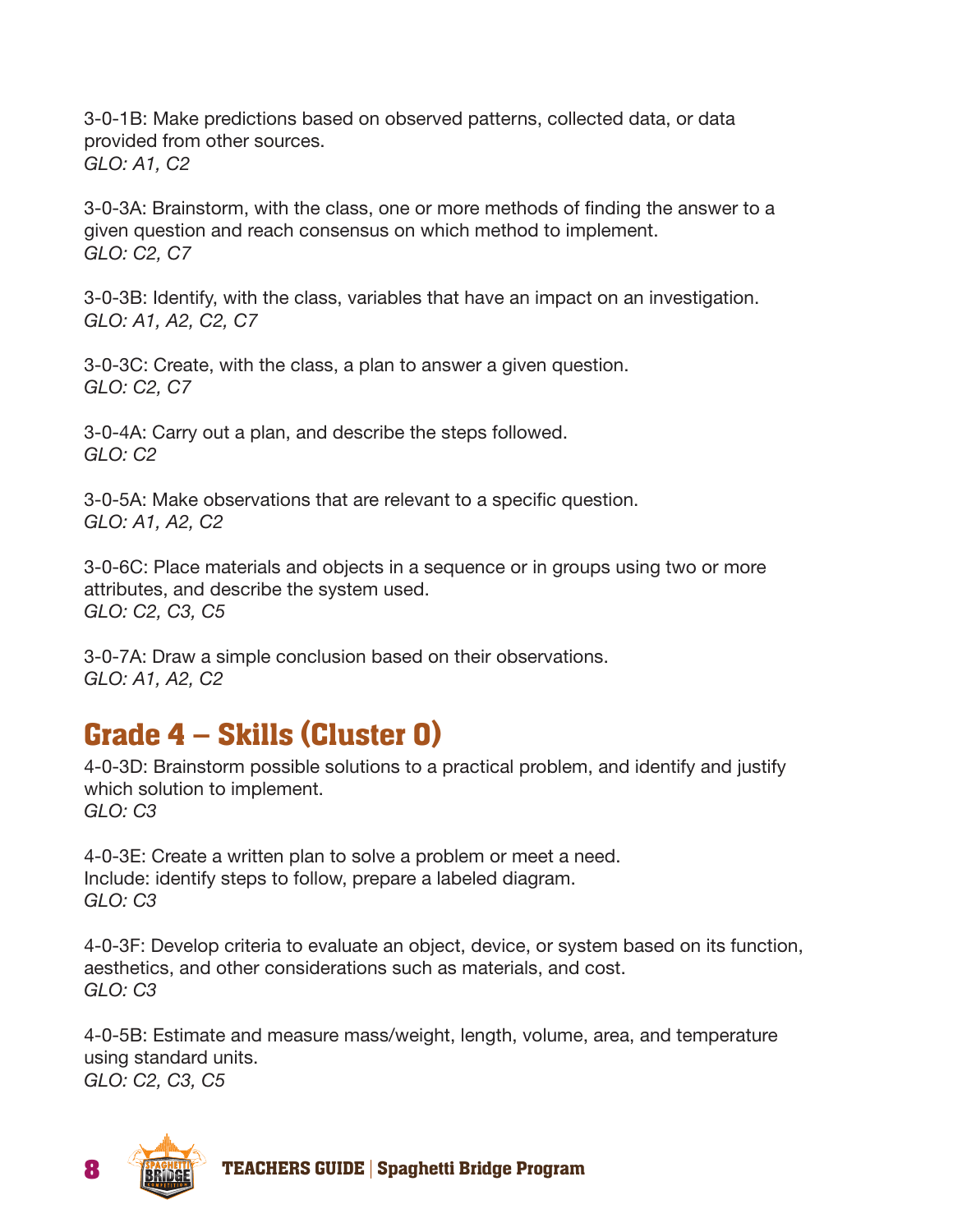### Grade 5 – Skills (Cluster 0)

5-0-4C: Work cooperatively with group members to carry out a plan, and troubleshoot problems as they arise. *GLO: C7*

5-0-5A: Make observations that are relevant to a specific question. *GLO: A1, A2, C2*

5-0-5B: Test a prototype or consumer product with respect to pre-determined criteria. *GLO: C3, C5*

5-0-5C: Select and use tools and instruments to observe, measure, and construct. Include: balance, thermometer, spring scale, weather instruments. *GLO: C2, C3, C5*

5-0-5D: Estimate and measure length using standard units. *GLO: C2, C3, C5 (Math SS-I.1.2)*

5-0-5E: Estimate and measure mass/weight, length, volume, and temperature using SI and other standard units. *GLO: C2, C5 (Math: SS-I.1.5, SS-III.1.5, SS-IV.1.5, SS-VIII.4.3)*

5-0-5F: Record and organize observations in a variety of ways. Examples: point-form notes, sentences, labeled diagrams, charts, ordered lists of data, frequency diagrams, spreadsheets. *GLO: C2, C6 (ELA Grade 5, 3.3.1; Math: SP-III.2.5)*

5-0-7G: Communicate methods, results, conclusions, and new knowledge in a variety of ways.

Examples: oral, written, multi-media presentations. *GLO: C6 (ELA Grade 5, 4.4.1; TFS: 3.2.2, 3.2.3)*

5-0-7H: Identify, with guidance, connections between the investigation results and everyday life. *GLO: C4*

5-0-9B: Show interest in the activities of individuals working in scientific and technological fields. *GLO: B4*

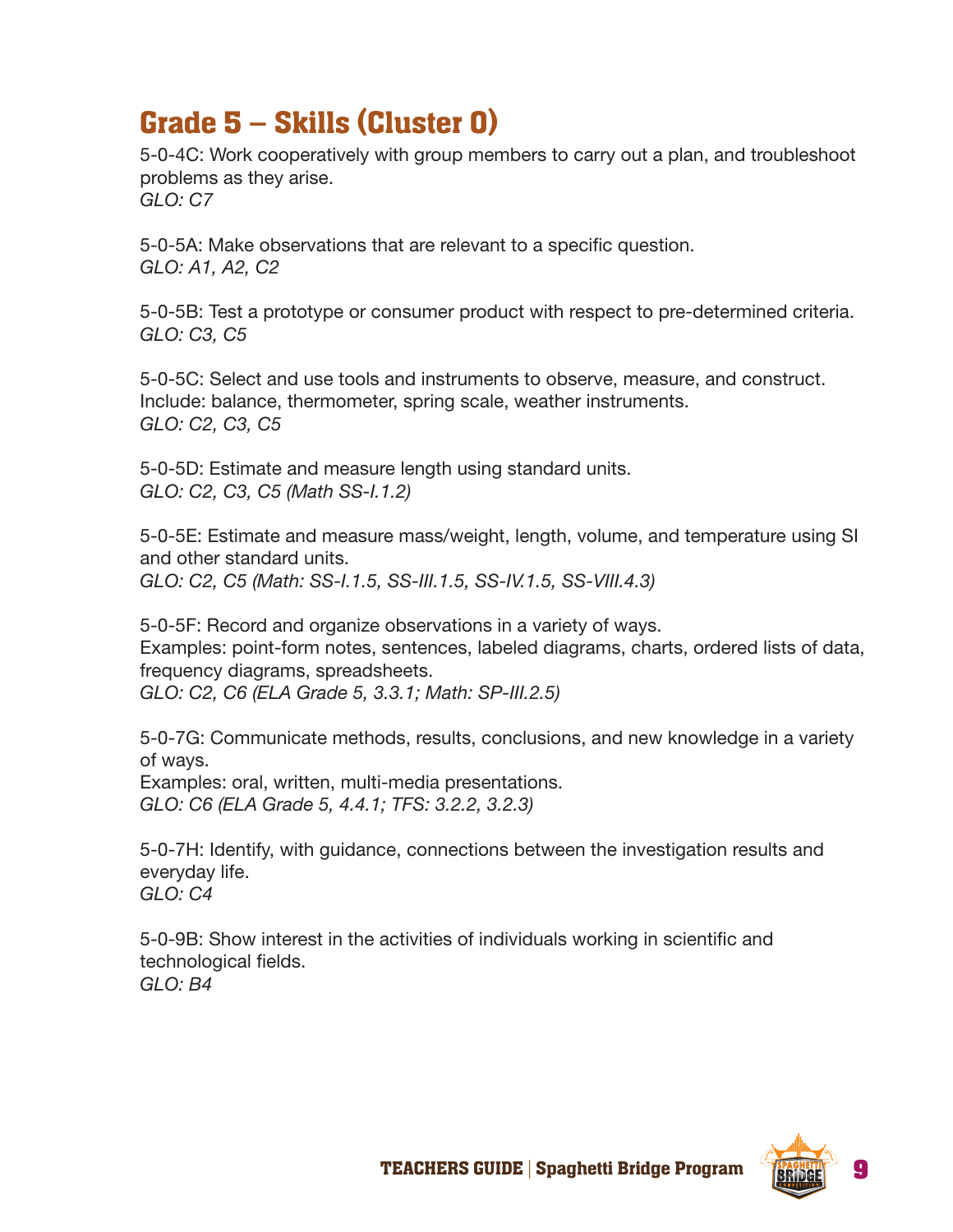## Grade 6 – Skills (Cluster 0)

6-0-1B: Identify various methods for finding the answer to a specific question and select one to implement.

Examples: generating experimental data, accessing information from a variety of sources.

*GLO: C2 (ELA Grade 6, 3.2.2; Math: SP-I.2.6, SP-II.1.6)*

6-0-1D: Identify various methods to solve a practical problem and select and justify one to implement.

Examples: constructing and testing a prototype, evaluating consumer products, accessing information from a variety of sources. *GLO: C3 (Math: SP-I.2.6, SP-II.1.6)*

6-0-2A: Access information using a variety of sources. Examples: libraries, magazines, community resource people, outdoor experiences, videos, CD-ROMS, Internet. *GLO: C6 (ELA Grade 6, 3.2.2; Math: SP-II.1.6; TFS 2.2.1)*

6-0-2C: Make notes on a topic, combining information from more than one source and reference sources appropriately. *GLO: C6 (ELA Grade 6, 3.3.2)*

6-0-3D: Develop criteria to evaluate a prototype or consumer product. Include: function, aesthetics, efficient use of materials, cost, reliability. *GLO: C3*

6-0-3E: Create a written plan to solve a problem. Include: materials, safety considerations, labeled diagrams of top and side views, steps to follow. *GLO: C1, C3, C6*

6-0-7D: Propose and justify a solution to the initial problem. *GLO: C3*

6-0-7H: Identify connections between the investigation results and everyday life. *GLO: C4*

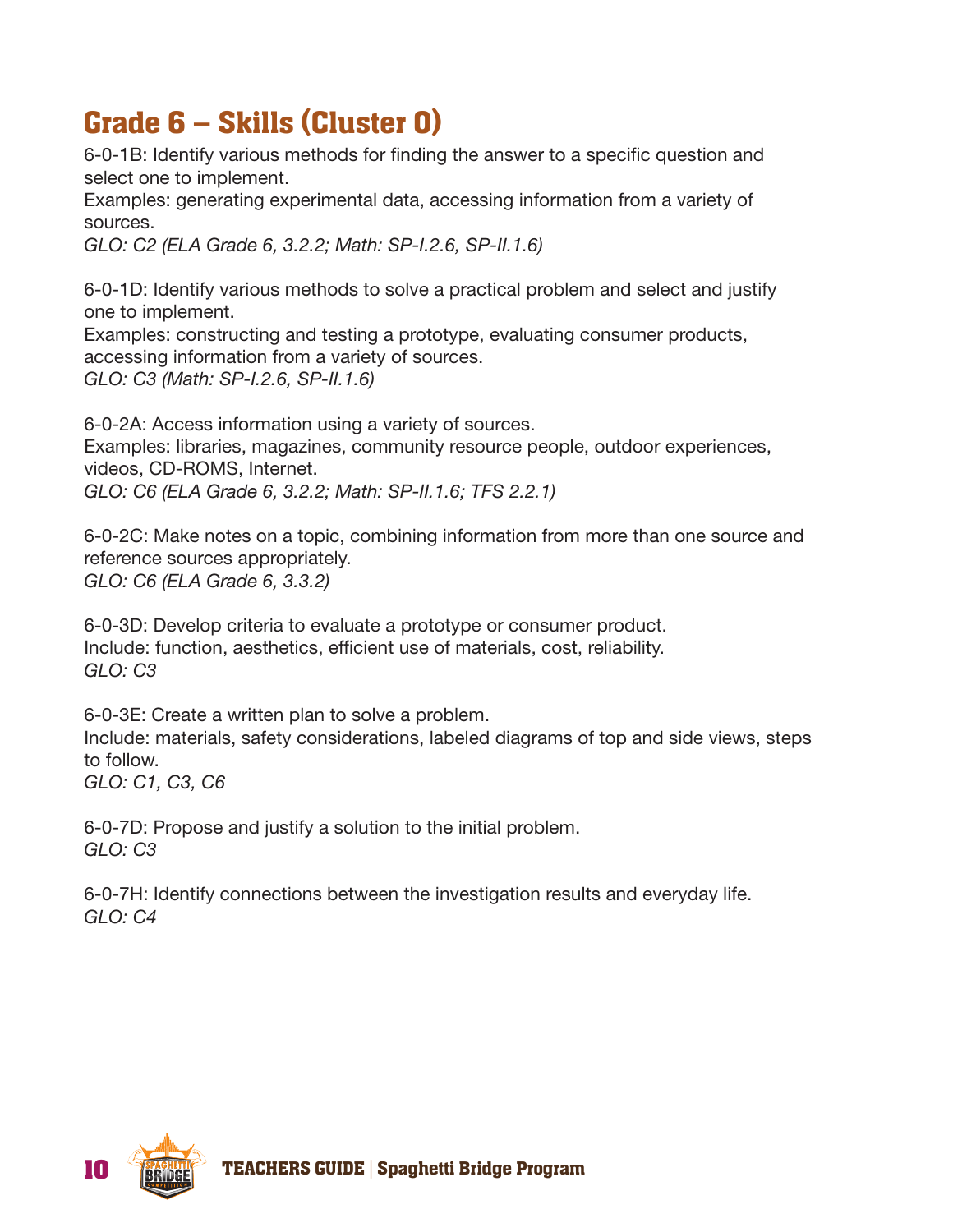### Grade 7 – Forces and Structures (Cluster 3)

7-3-01: Use appropriate vocabulary related to their investigations of forces and structures.

Include: frame, shell, solid, centre of gravity, stability, compression, tension, shear, torsion, internal and external forces, stress, structural fatigue, structural failure, load, magnitude, point and plane of application, efficiency. *GLO: C6, D4*

7-3-04: Identify internal forces acting on a structure, and describe them using diagrams Examples: compression, tension, shear, torsion. *GLO: D4, E4*

7-3-08: Describe, using diagrams, how common structural shapes and components can increase the strength and stability of a structure.

Examples: a triangle distributes the downward force of a load evenly between its two vertices.

*GLO: C6, D3, D4*

7-3-09: Describe and demonstrate methods to increase the strength of materials Examples: corrugation of surfaces, lamination of adjacent members, alteration of the shape of components.

*GLO: C2, C3, D3, E3*

7-3-10: Determine the efficiency of a structure by comparing its mass with the mass of the load it supports. *GLO: C1, C5*

7-3-11: Evaluate a structure to determine the appropriateness of its design, using the design process.

Examples: jacket, foot stool, local building. *GLO: C3, C4, C8, D4*

7-3-12: Use the design process to construct a structure that will withstand the application of an external force.

Examples: a tower that will remain standing during a simulated earthquake. *GLO: C3, D3, D4*